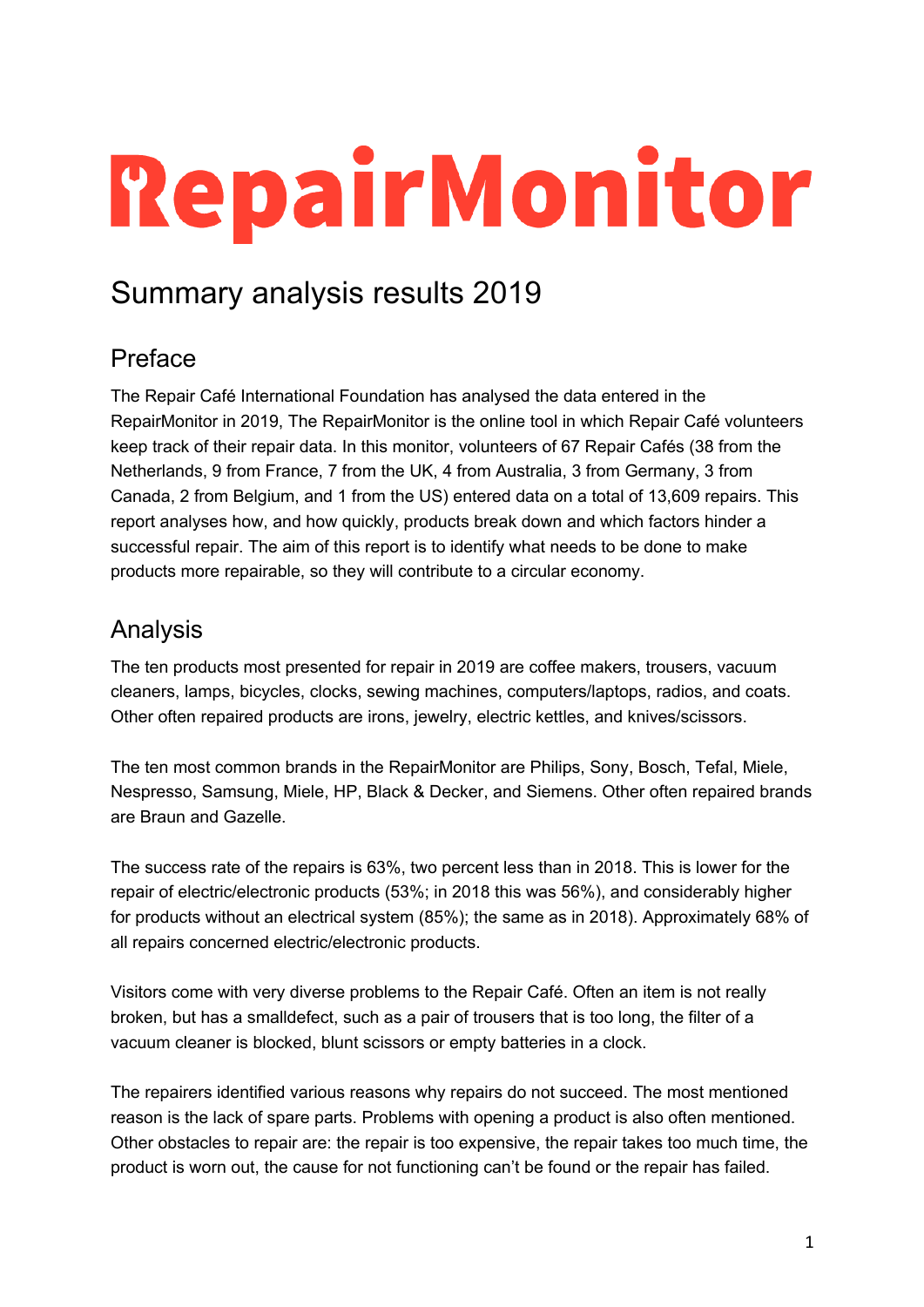In 42% of the registered repairs, it is indicated how old a product is (approximately). Of these items, 84% is at the most twenty years old, 55% less than ten years old. Of the ten most common products, coffee machines are, on average, the least old when they are brought to the Repair Café; 75% of the coffee machines with known age is younger than 10 years old. Clocks are, on average, the oldest; 41% of the clocks with a known age is older than 50 years.

Repairers appear to make little use of repair information. In 7,994 of the 13,609 repairs (59%) did the repairers answer the question about the use of repair information. Of these 7,994 repairs, the majority (6,192) did not use repair information, while in 1,228 cases the repairer searched for information, but couldn't locate it. Repair information was used in only 574 repairs. This is 4% of all registered repairs in 2019. In one-third of the cases, the repair information was obtained from the manufacturer. Tips, photos, videos, and other types of information were often made available by colleague repairers.

### Conclusions and recommendations

#### **Repair always the first step**

Of all the repairs described in the RepairMonitor, 63% was successful. This shows that repair makes sense and should always be the first step when something breaks.

#### **More emphasis on maintenance**

Many of the problems described in the RepairMonitor are the result of poor maintenance: cleaning, descaling, lubricating, tightening, etc. Apparently, consumers are not sufficiently aware of the need to maintain their products. Repair Cafés make their visitors attentive to this. A public campaign could help. Producers and retailers must also emphasise the importance of maintenance more.

#### **More repair knowledge needed among the public**

The relative simplicity of problems described in the RepairMonitor demonstrates the lack of repair knowledge among the general public. More attention for repair skills and working with your hands in schools can help solve this problem. Repair Café volunteers can be deployed as supervisors/coaches.

#### **Producer must actively support repair**

According to the RepairMonitor, if repairs are unsuccessful, this is often because products cannot be disassembled, parts cannot be repaired, there are no replacement parts, and there is hardly any documentation available for repairers. The transition to a circular economy demands that producers change this. Especially the repairability of electric/electronic products must be improved.

#### **Governments should demand repairable products**

Not only for consumers and producers, also municipalities, governments, and the European Union play an important role in making products repairable. The Repair Café International